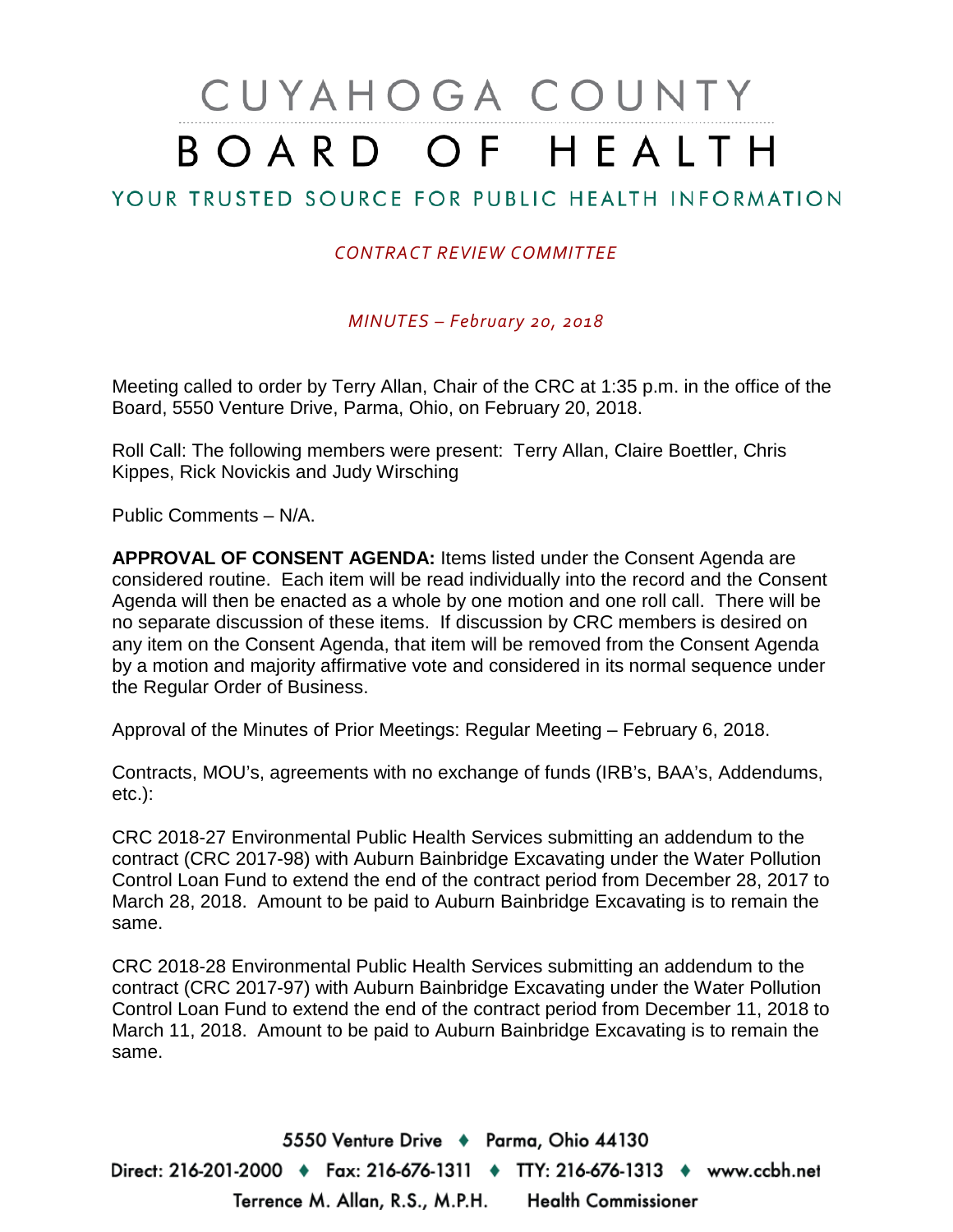CRC 2018-29 Environmental Public Health Services submitting an addendum to the contract (CRC 2017-197) with Suburban Septic Service under the Water Pollution Control Loan Fund to extend the end of the contract period from February 20, 2018 to May 21, 2018. Amount to be paid to Suburban Septic Service is to remain the same.

CRC 2018-30 Environmental Public Health Services submitting an addendum to the contract (CRC 2017-227) with CB Mullins Construction under the Lead Hazard Control grant to extend the end of the contract period from March 10, 2018 to April 26, 2018. Amount to be paid to CB Mullins Construction is to remain the same.

CRC 2018-31 Environmental Public Health Services submitting an addendum to the contract (CRC 2017-151) with CB Mullins Construction under the Lead Hazard Control grant to extend the end of the contract period from March 26, 2018 to April 10, 2018. Amount to be paid to CB Mullins Construction is to remain the same.

CRC 2018-32 Epidemiology, Surveillance and Informatics Services submitting a Business Associates Agreement (BAA) with the City of Euclid effective February 20, 2018. No exchange of funds.

CRC 2018-33 Administration Services submitting a contract with Middleburg Heights Community Center for facility use on March 8, 2018 for the annual District Advisory Council (DAC) meeting. No exchange of funds.

It was moved by Rick Novickis, seconded by Chris Kippes, that the consent agenda, including the minutes of the January 16, 2018 Regular CRC meeting be approved.

The Secretary called the roll:

Ayes: Terry Allan, Claire Boettler, Chris Kippes and Rick Novickis

## **CONTRACTS AND AWARDS:**

Tabled Items

None

New Items For Review

Bid/Quote Openings ≥ \$25,000.00

None

Bid/Quote Openings < \$25,000.00

5550 Venture Drive + Parma, Ohio 44130

Direct: 216-201-2000 ♦ Fax: 216-676-1311 ♦ TTY: 216-676-1313 ♦ www.ccbh.net Terrence M. Allan, R.S., M.P.H. Health Commissioner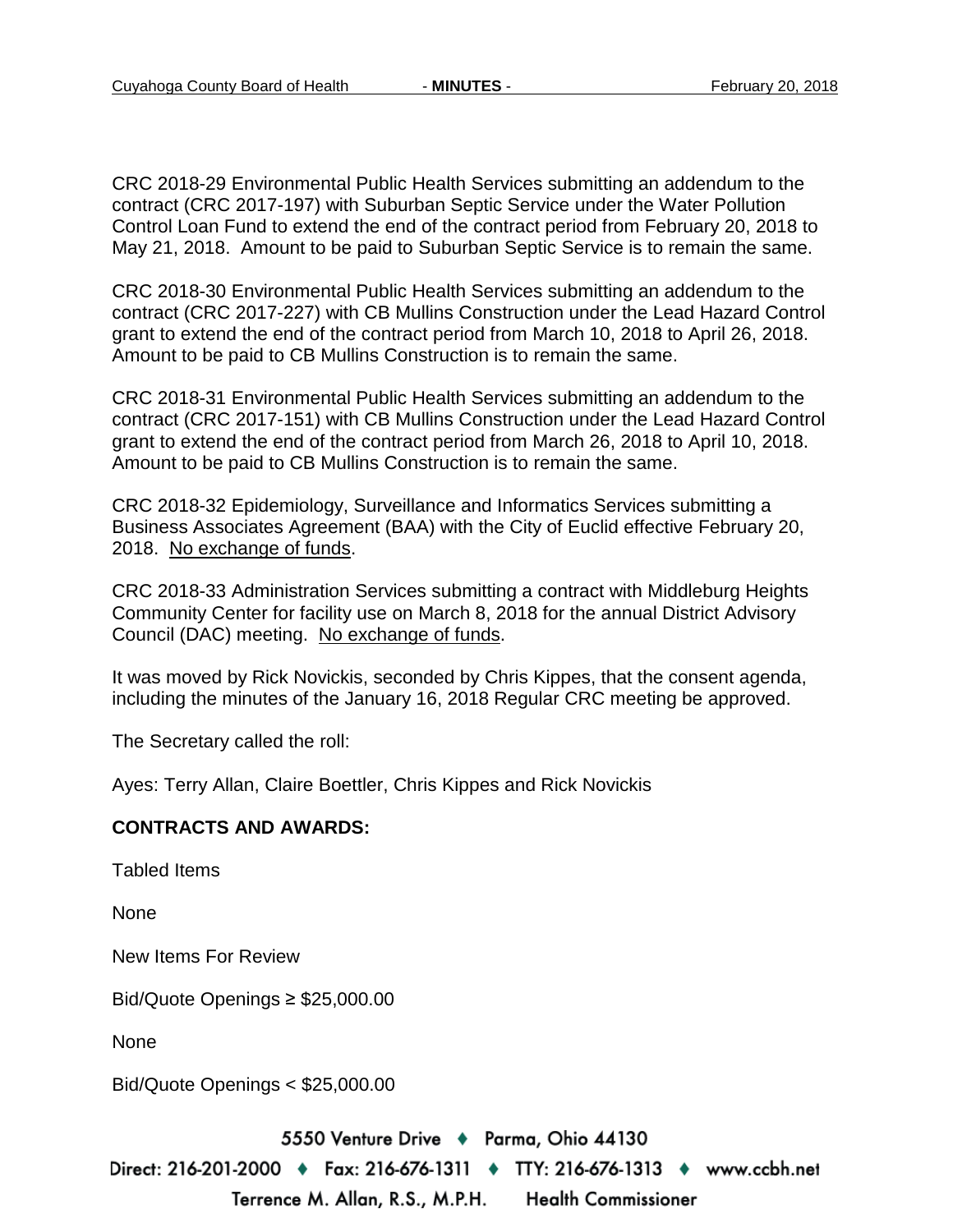Amount not to exceed:

None

Expenditures: Contracts up to \$25,000.00

It was moved by Claire Boettler, seconded by Rick Novickis that an agreement (CRC 2018-34) with Medina County Combined Public Health District under the ODH 2018 Injury Prevention grant from January 1, 2018 through December 31, 2018 in the amount of \$15,000.00 be approved.

Presented by: Vince Caraffi

Purpose: To expand previous work in Medina County to increase prescription drug overdose awareness, naloxone distribution and prescribing guidelines.

Funding Source: 100% reimbursable through the FY 2018 ODH Injury Prevention grant.

The Secretary called the roll:

Ayes: Terry Allan, Claire Boettler, Chris Kippes and Rick Novickis

It was moved by Terry Allan, seconded by Claire Boettler that the following contracts (CRC 2018-35) contracts under the ODH 2018 Creating Healthy Communities (CHC) grant from January 1, 2018 through December 31, 2018 be approved:

|                                                    | Amount not to exceed: |
|----------------------------------------------------|-----------------------|
| Cuyahoga County Planning Commission                | \$10,000.00           |
| East Cleveland Farmers Market Preservation Society | \$4,500.00            |

Presented by: Nichelle Shaw

Purpose: To provide ongoing supermarket access GIS mapping data, socioeconomic profiles and public outdoor basketball court data and improve facility entrances at the East Cleveland Coit Road Farmers Market.

Funding Source: 100% reimbursable through the FY 2018 ODH CHC grant.

The Secretary called the roll:

Ayes: Terry Allan, Claire Boettler, Chris Kippes and Rick Novickis

It was moved by Claire Boettler, seconded by Chris Kippes that the following addendums (CRC 2018-36) to contracts under the HRSA Ryan White Part A grant from March 1, 2017 through February 28, 2018 be approved:

5550 Venture Drive + Parma, Ohio 44130 Direct: 216-201-2000 ♦ Fax: 216-676-1311 ♦ TTY: 216-676-1313 ♦ www.ccbh.net Terrence M. Allan, R.S., M.P.H. **Health Commissioner**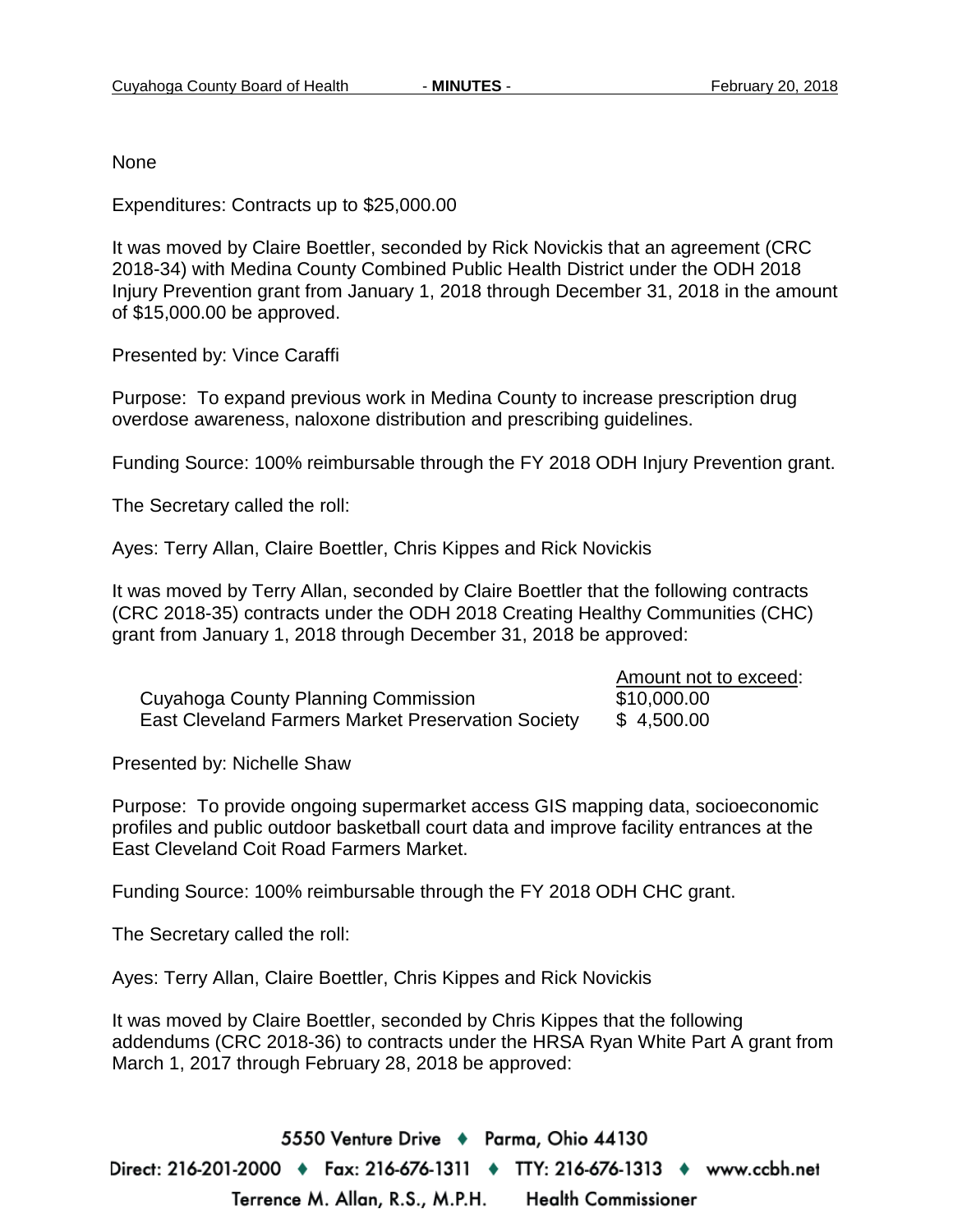|                                                                | Amount not to exceed:          |                                 |
|----------------------------------------------------------------|--------------------------------|---------------------------------|
|                                                                | From                           | 10                              |
| <b>Mercy Regional Medical Center</b><br>The MetroHealth System | \$232,001.95<br>\$1,728,276.13 | \$ 232,901.95<br>\$1,735,825.13 |

Presented by: Claire Boettler

Purpose: Reallocation of grant funds based on service category needs.

Funding: 100% reimbursable through the FY2018 HRSA Ryan White grant.

The Secretary called the roll:

Ayes: Terry Allan, Claire Boettler, Chris Kippes and Rick Novickis

It was moved by Rick Novickis, seconded by Terry Allan that the contract (CRC 2018- 37) with Radio One under the REACH grant from April 2, 2018 through September 30, 2018in the amount of \$12,300.00 be approved.

Presented by: Nichelle Shaw

Purpose: To provide marketing and promotional campaigns for the REACH program.

Funding Source: 100% reimbursable through the FY2018 REACH grant.

The Secretary called the roll:

Ayes: Terry Allan, Claire Boettler, Chris Kippes and Rick Novickis

Revenue Generating Agreements up to \$25,000.00

None

Contract Rescissions

None

Other Business

Public Comment – N/A.

Thereupon, it was moved by Chris Kippes, seconded by Rick Novickis, that the following Motion be adopted:

5550 Venture Drive + Parma, Ohio 44130 Direct: 216-201-2000 ♦ Fax: 216-676-1311 ♦ TTY: 216-676-1313 ♦ www.ccbh.net Terrence M. Allan, R.S., M.P.H. **Health Commissioner**